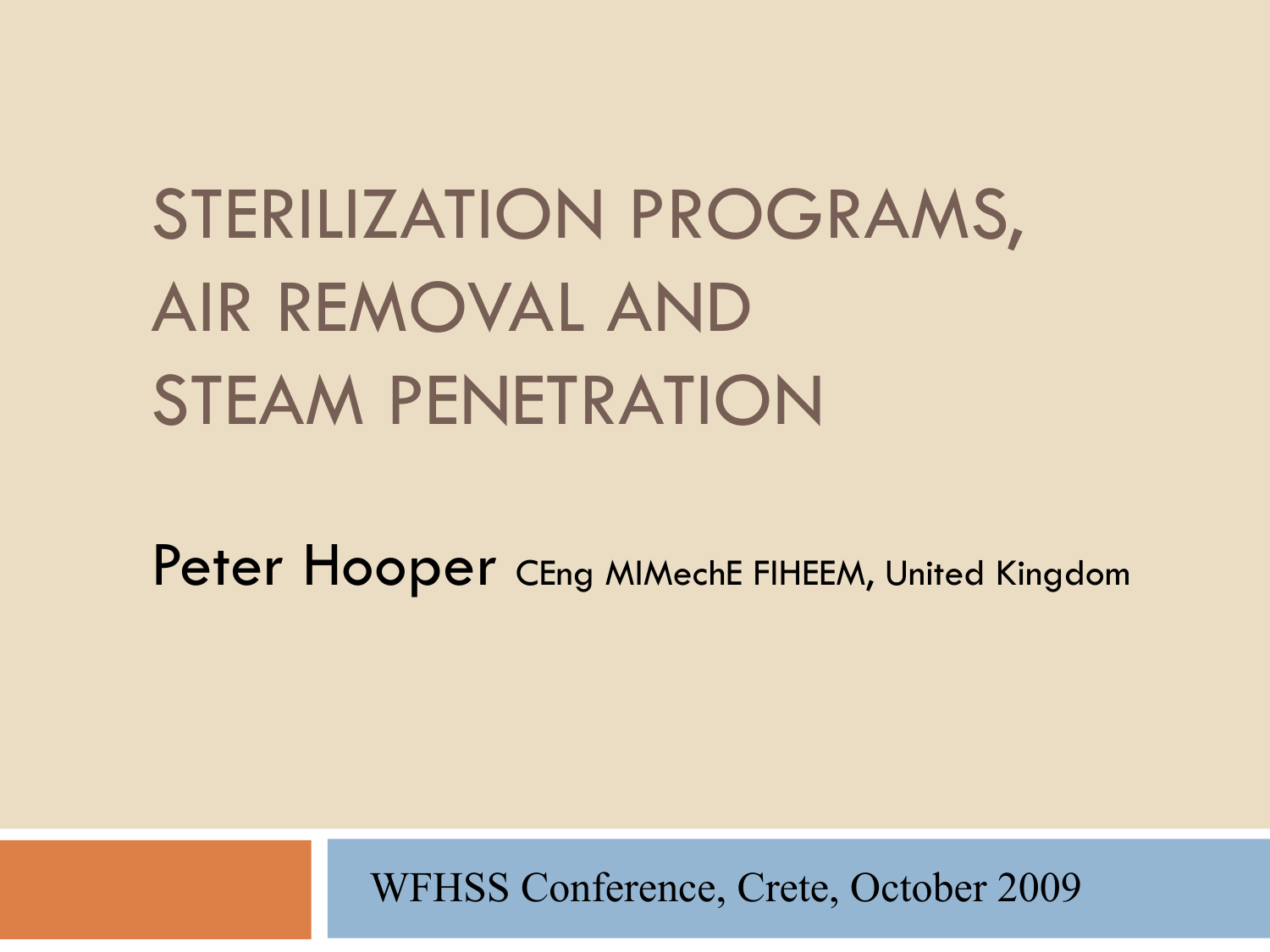*Agenda:*

How steam sterilization works Why air is a problem How is air removed What are the effects of poor air removal Different cycle types Monitoring air removal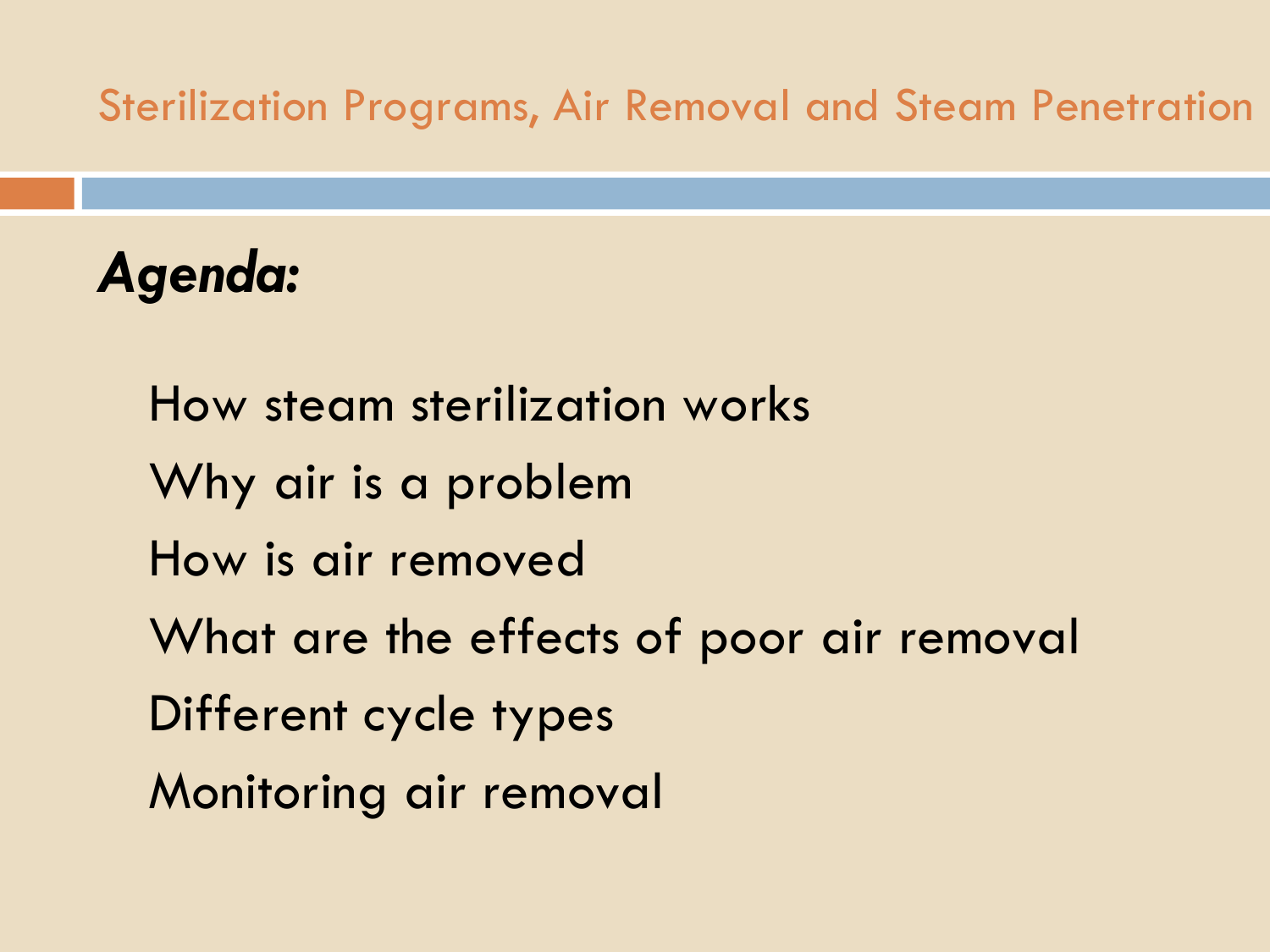## *Steam sterilization works by:*

Using steam to transfer energy from the boiler/generator to the load in the sterilizer

The steam contains two packets of energy

- 1. that to raise its temperature from cold to boiling point
- 2. that to turn boiling water into steam at the same temperature

For each kilogram of steam energy 2 is approximately 4-5 times that of energy 1

When steam condenses energy 2 is given to the surface it condenses on – this condensation is vital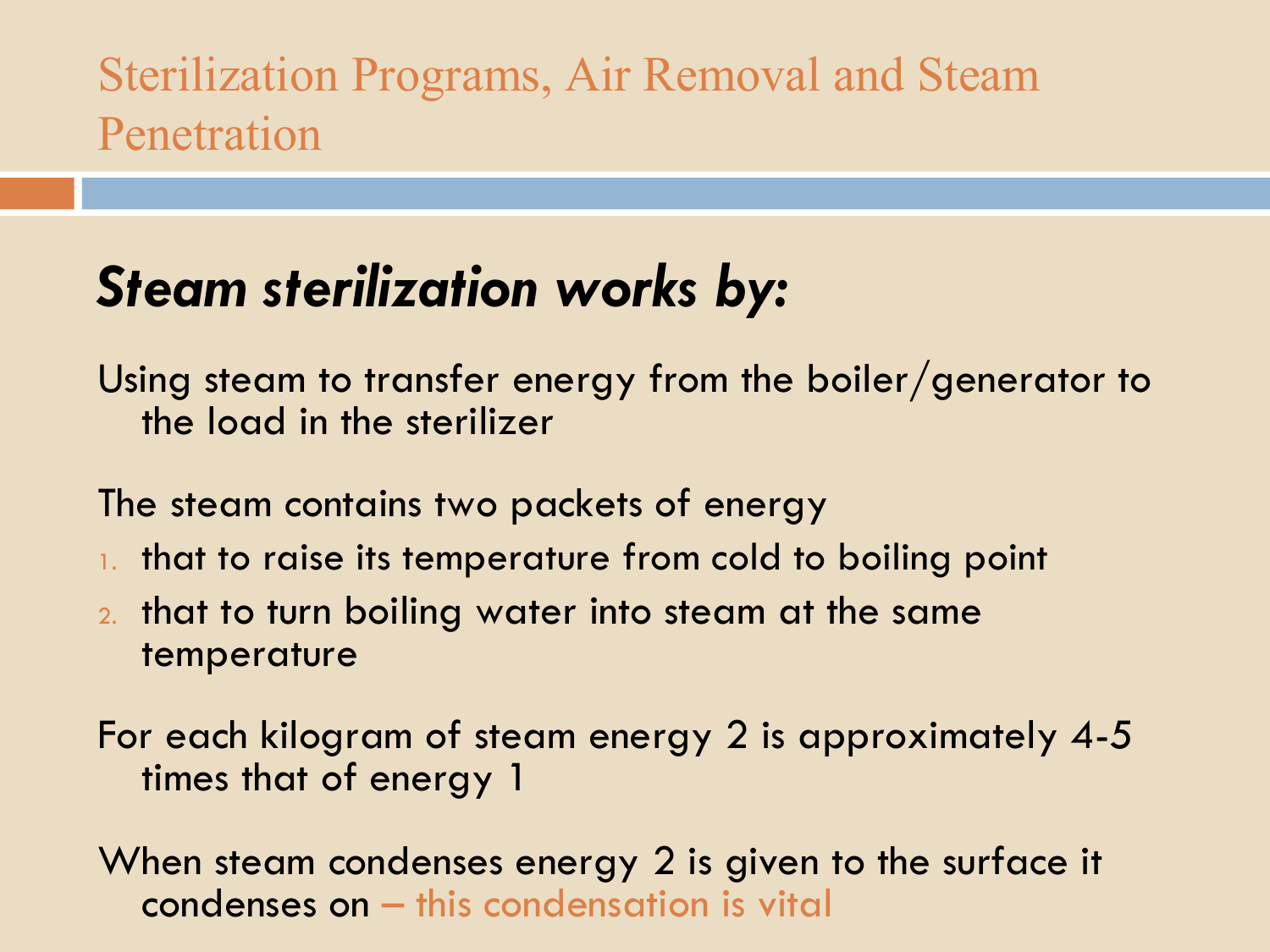## *Why is air a problem?*

It inhibits the access of steam (and hence energy transfer) to ALL surfaces – *ie inhibits steam penetration*

It acts as an insulator to inhibit energy transfer

It mixes with the steam to destroy the fixed pressure/temperature relationship used to control the sterilizer

It is non-condensible and contains little energy to transfer

#### **Thus AIR MUST BE REMOVED FROM THE ENTIRE CHAMBER**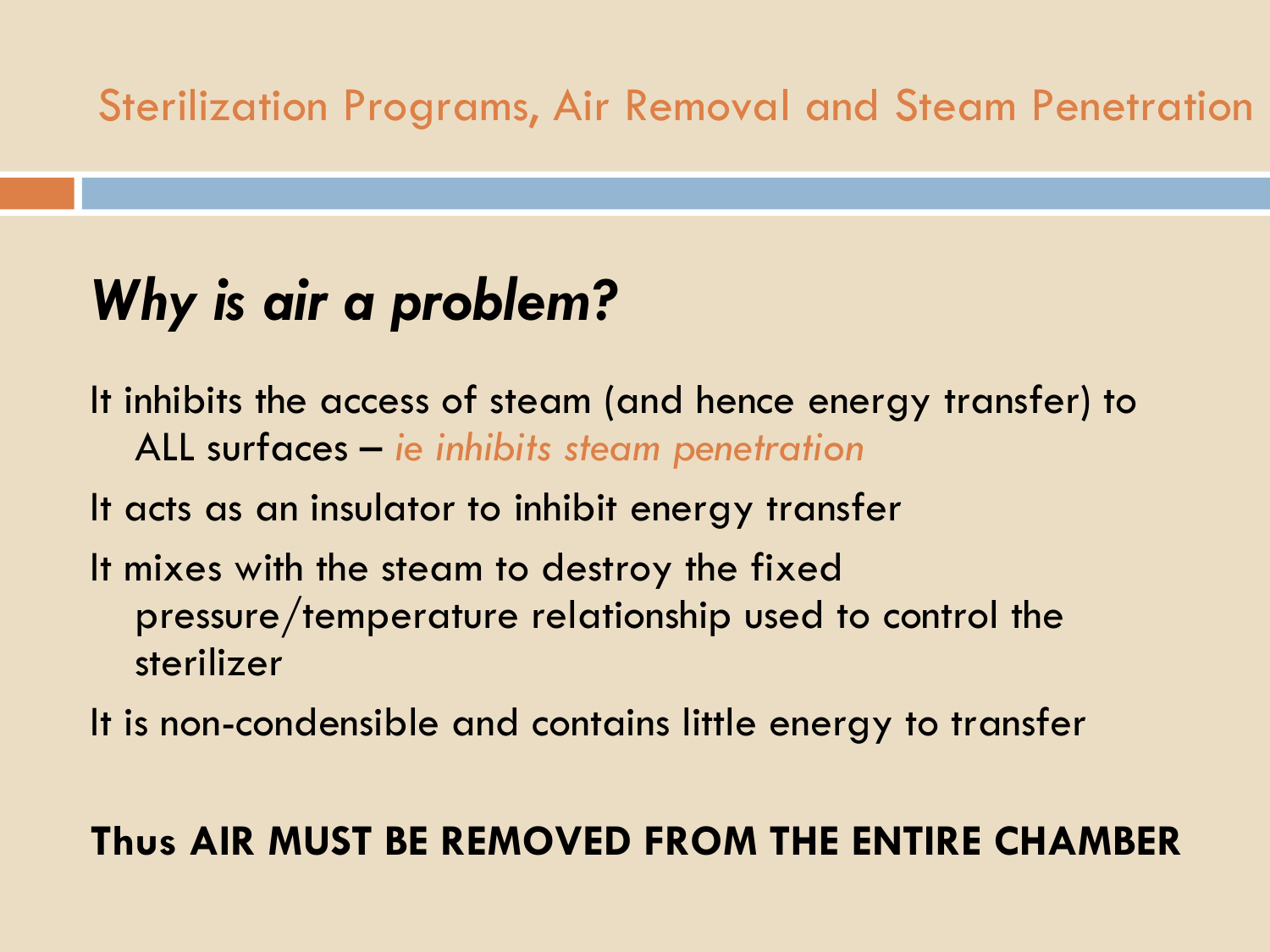## *A steam sterilizer cycle consists of:*

Air removal – *the stage without which sterilization will not occur* Heat-up Sterilization – *the central 3 minutes of a 45-minute cycle* Steam removal Drying

Air inlet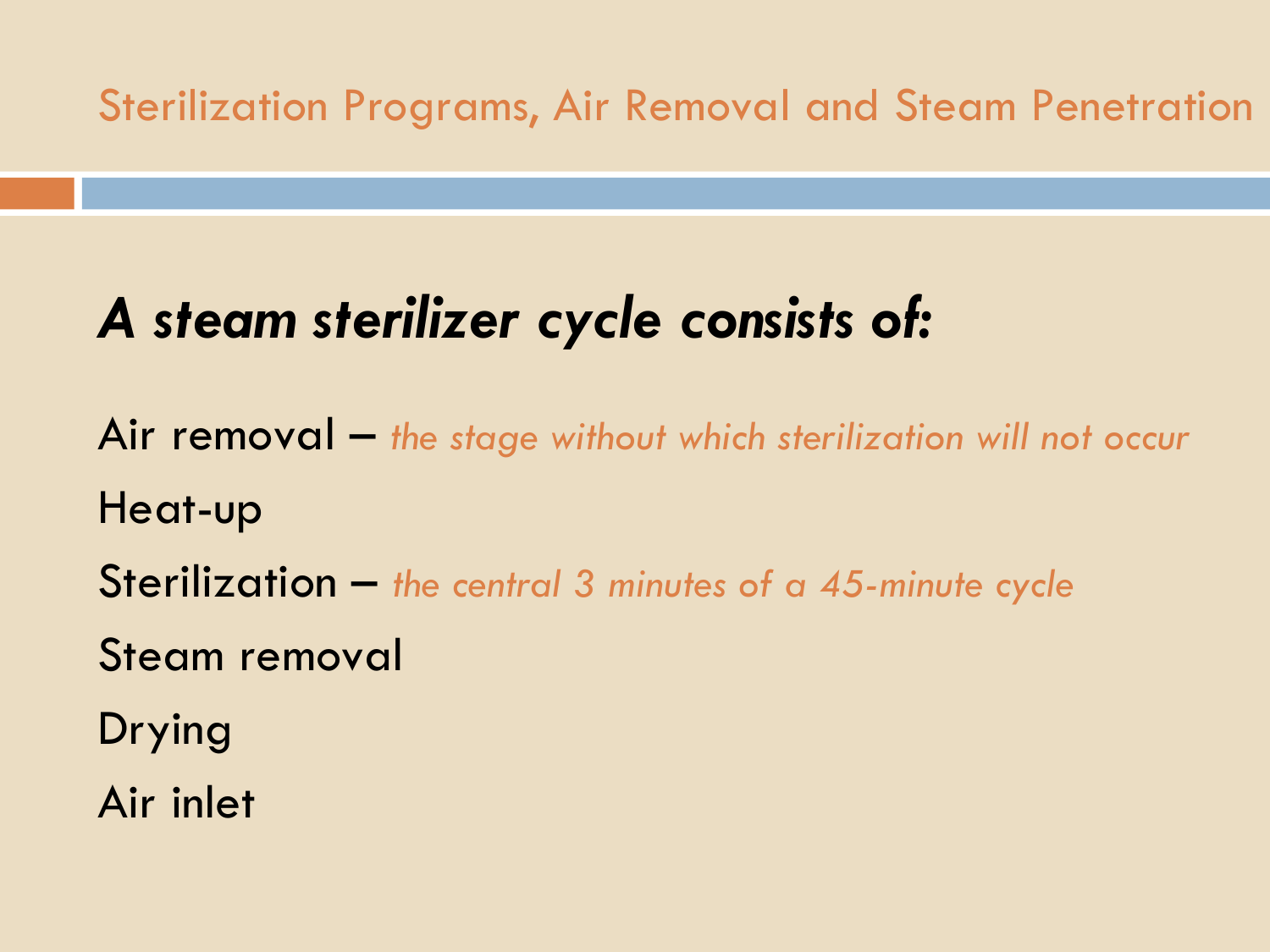*How is air removed?*

1. A long, deep vacuum at the start of the cycle?

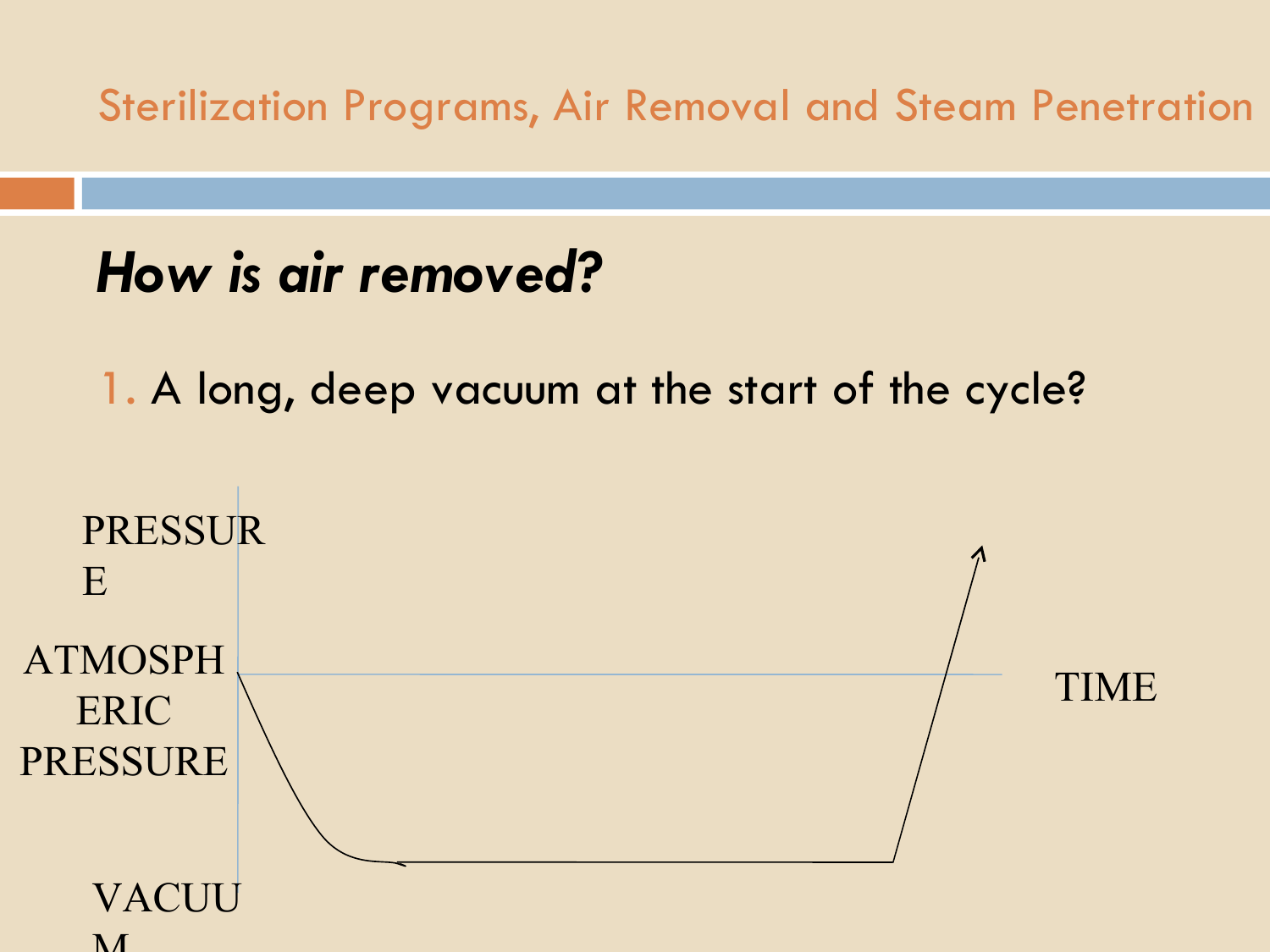*How is air removed?*

#### 2. Pulsing

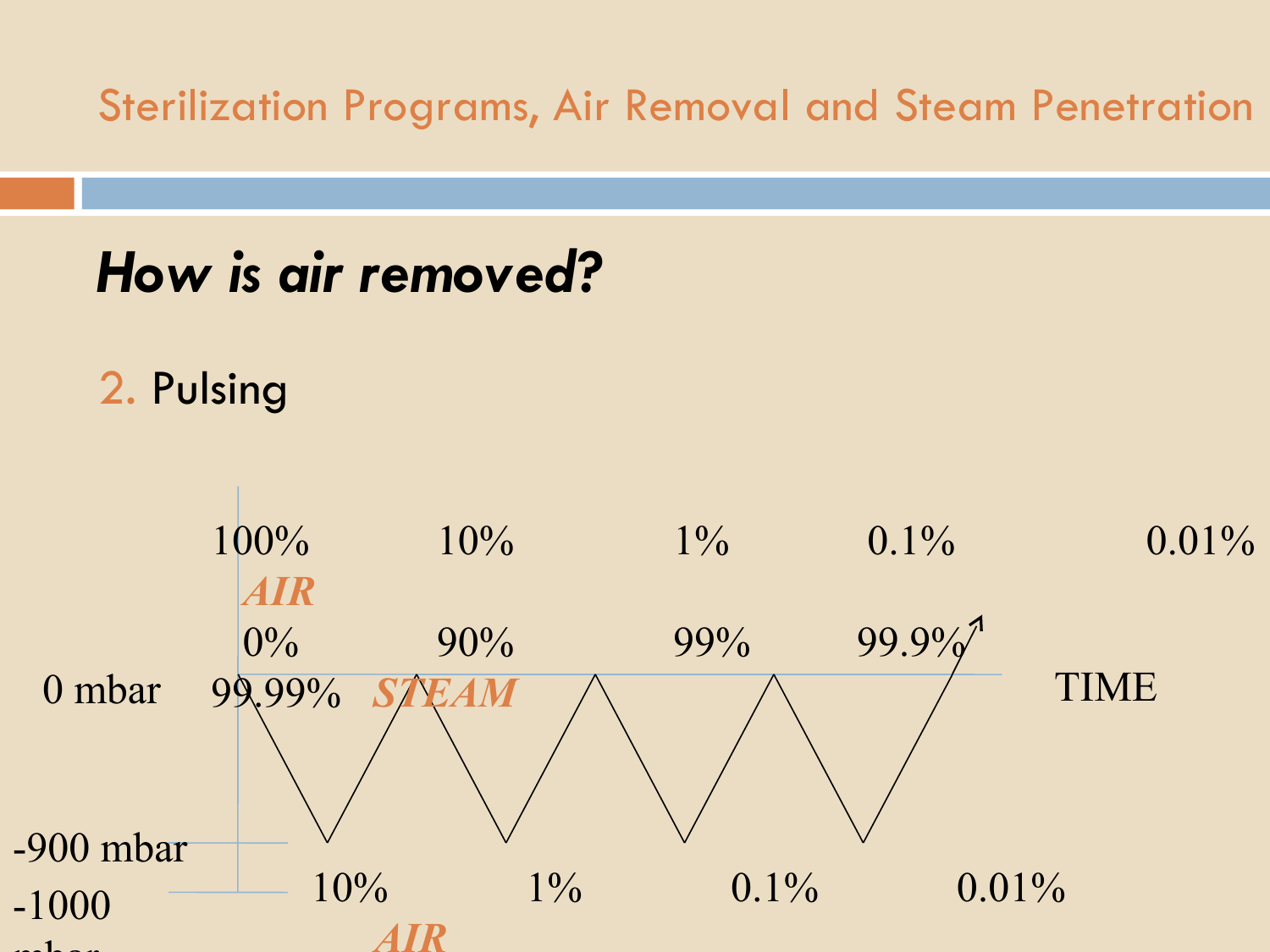- *Conclusion:*
- Pulsing is the most efficient method The efficiency depends upon: 1. The number of pulses
- 2. The depth of each pulse

So which is the best pulsing system design?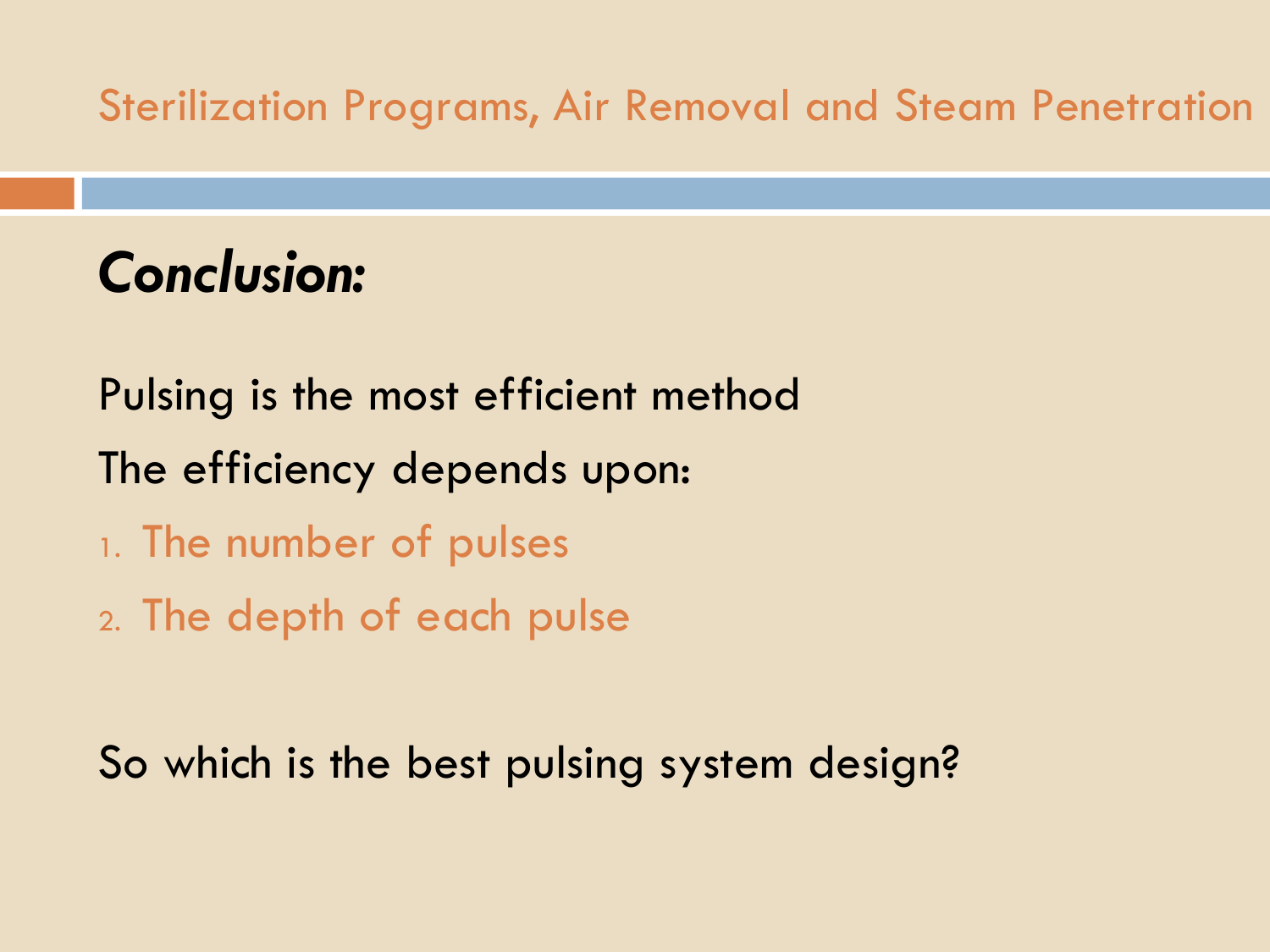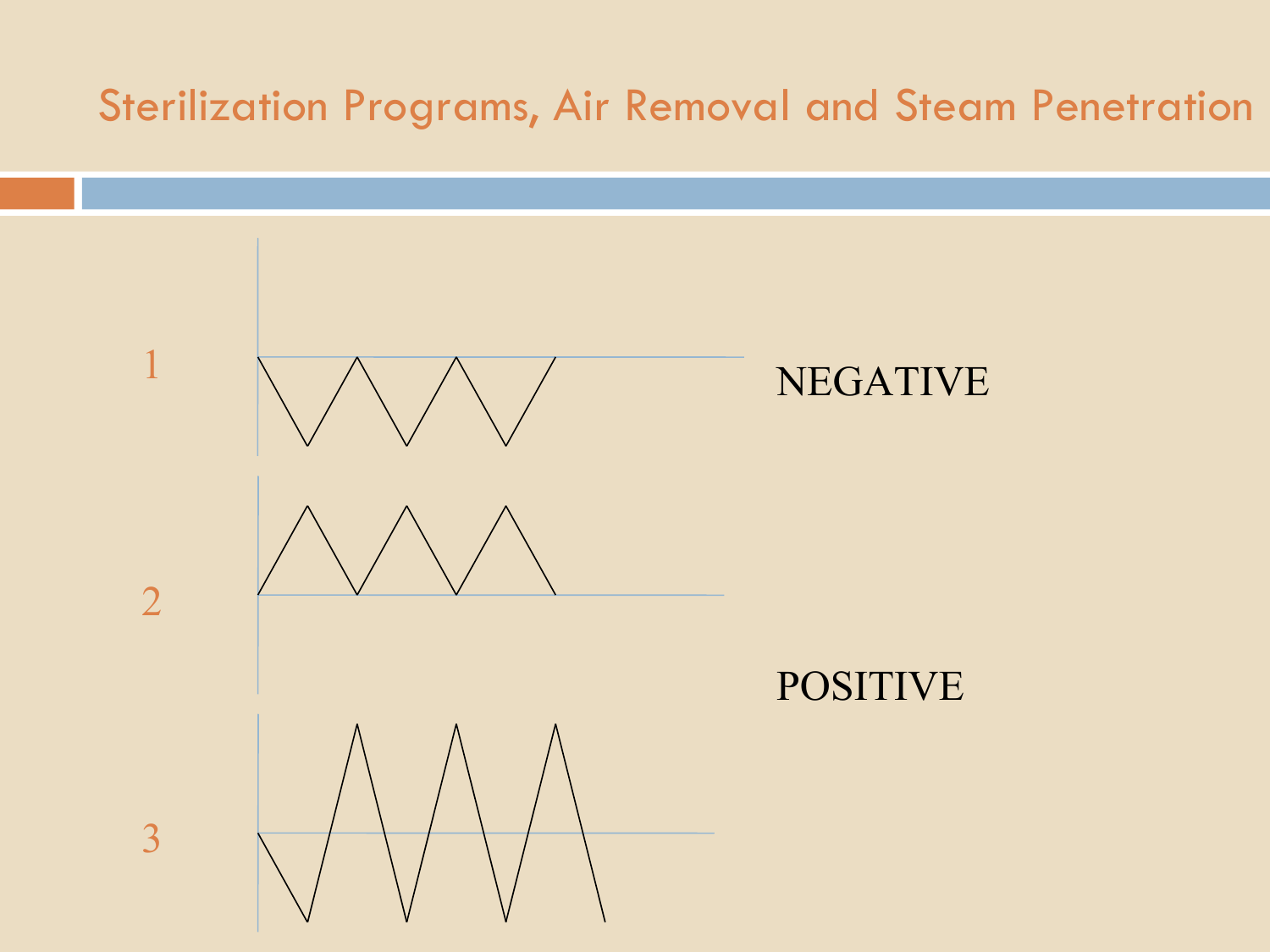## *Advantages & disadvantages:*

#### Negative pulses

Can induce air through leaks

#### Positive pulses

Less efficient but no air ingress

#### Trans-atmospheric pulses Most efficient but has negative sections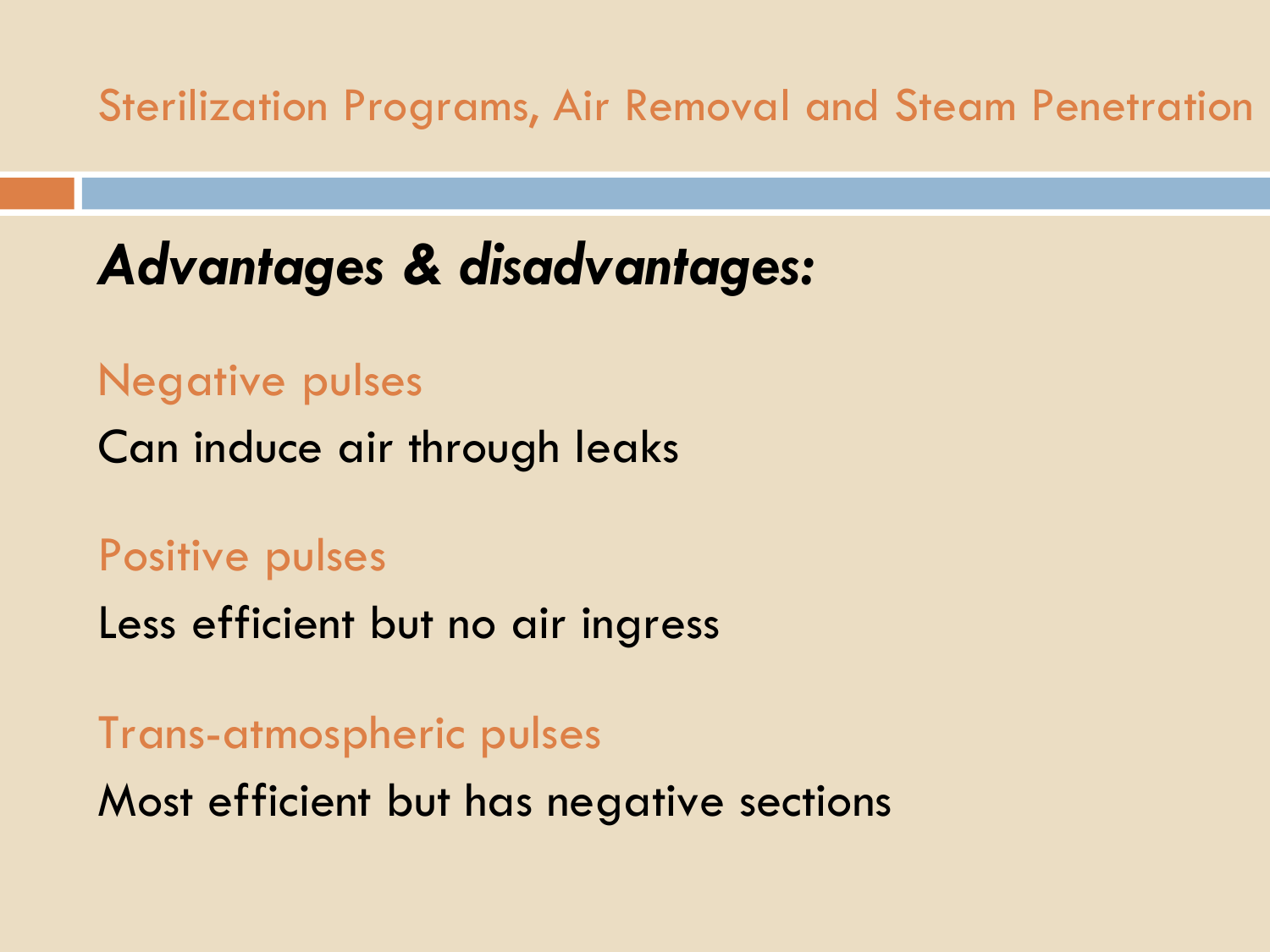## *A possible final cycle – a compromise:*

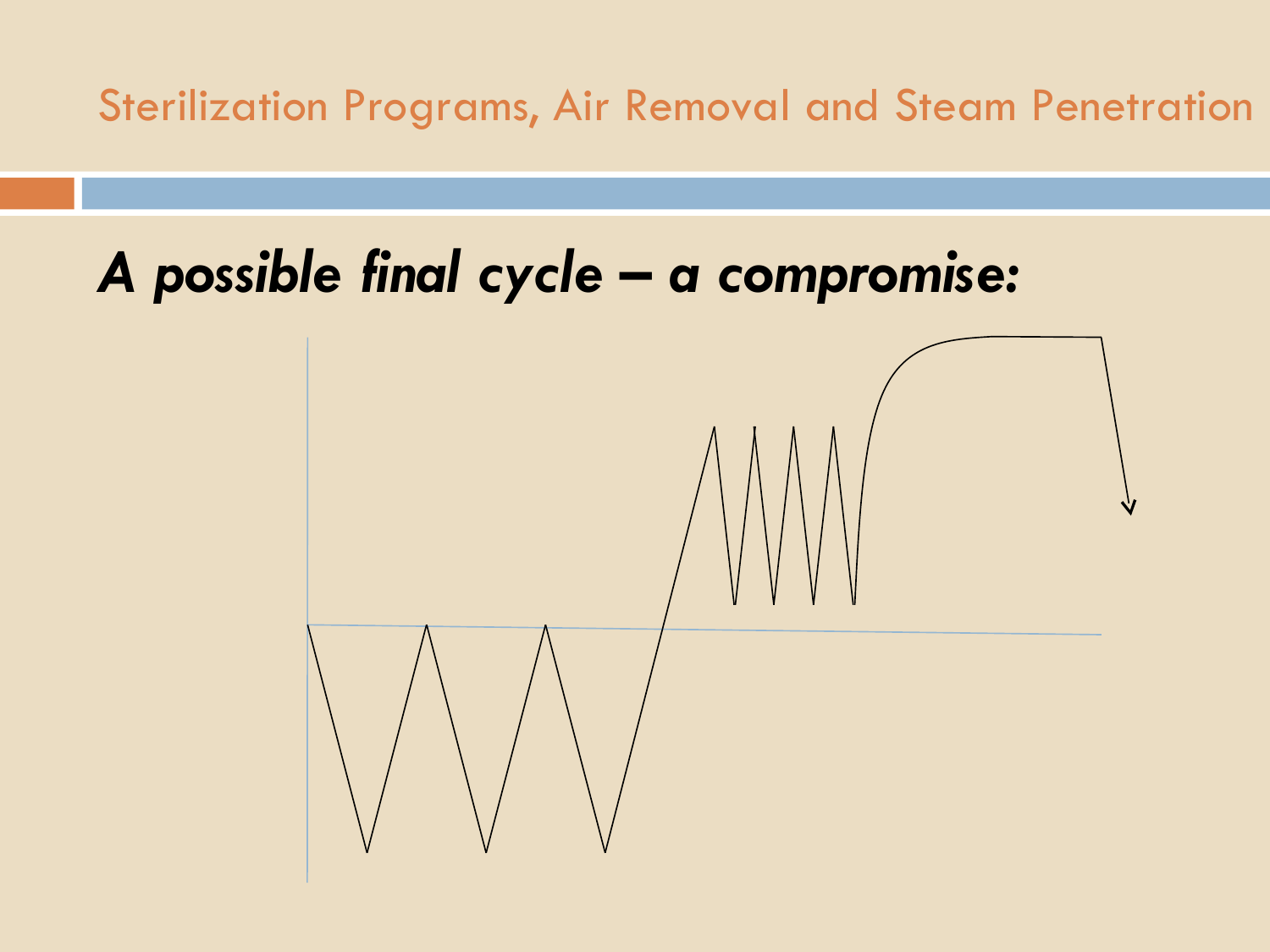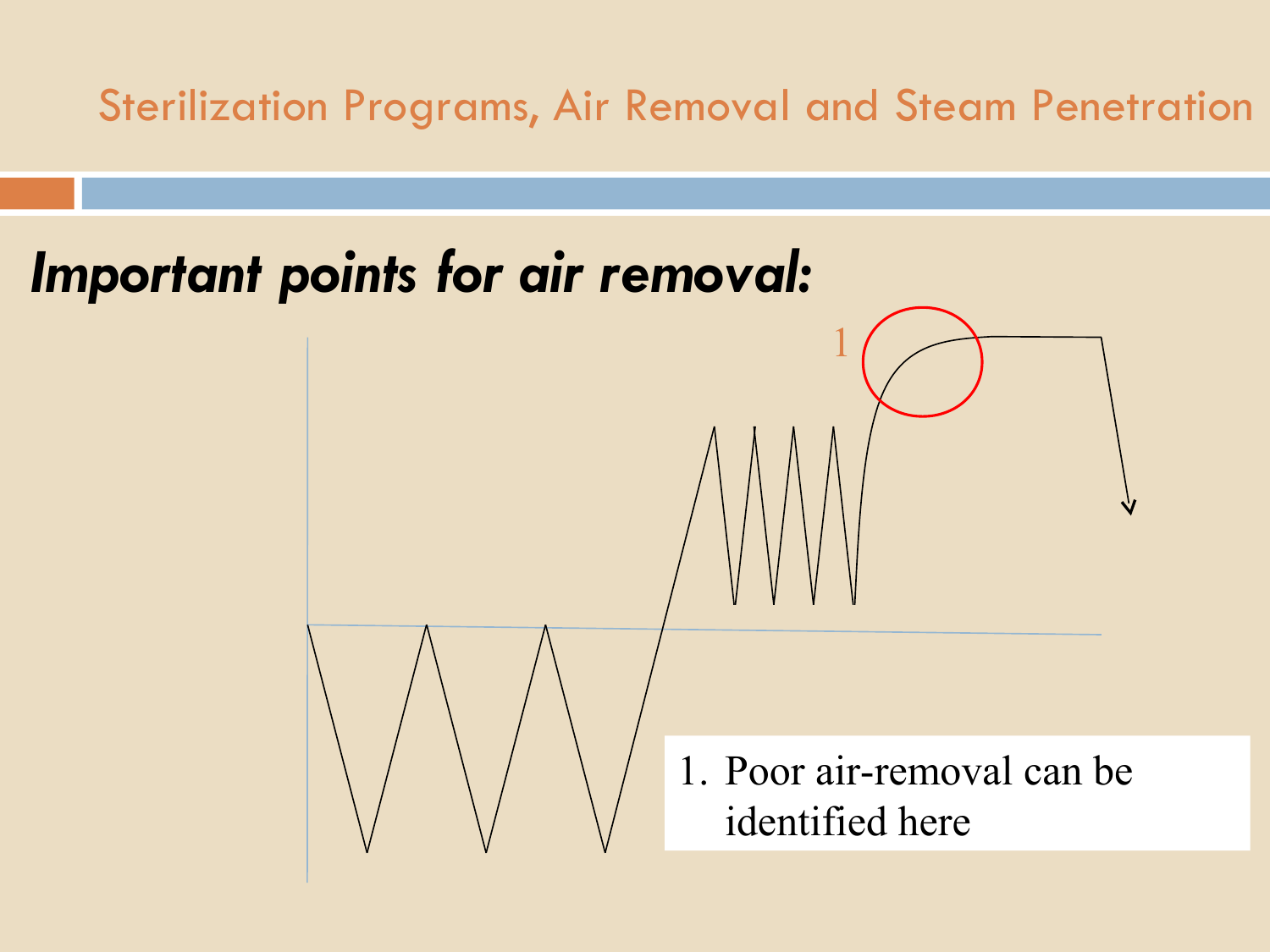## *Measuring air-removal:*

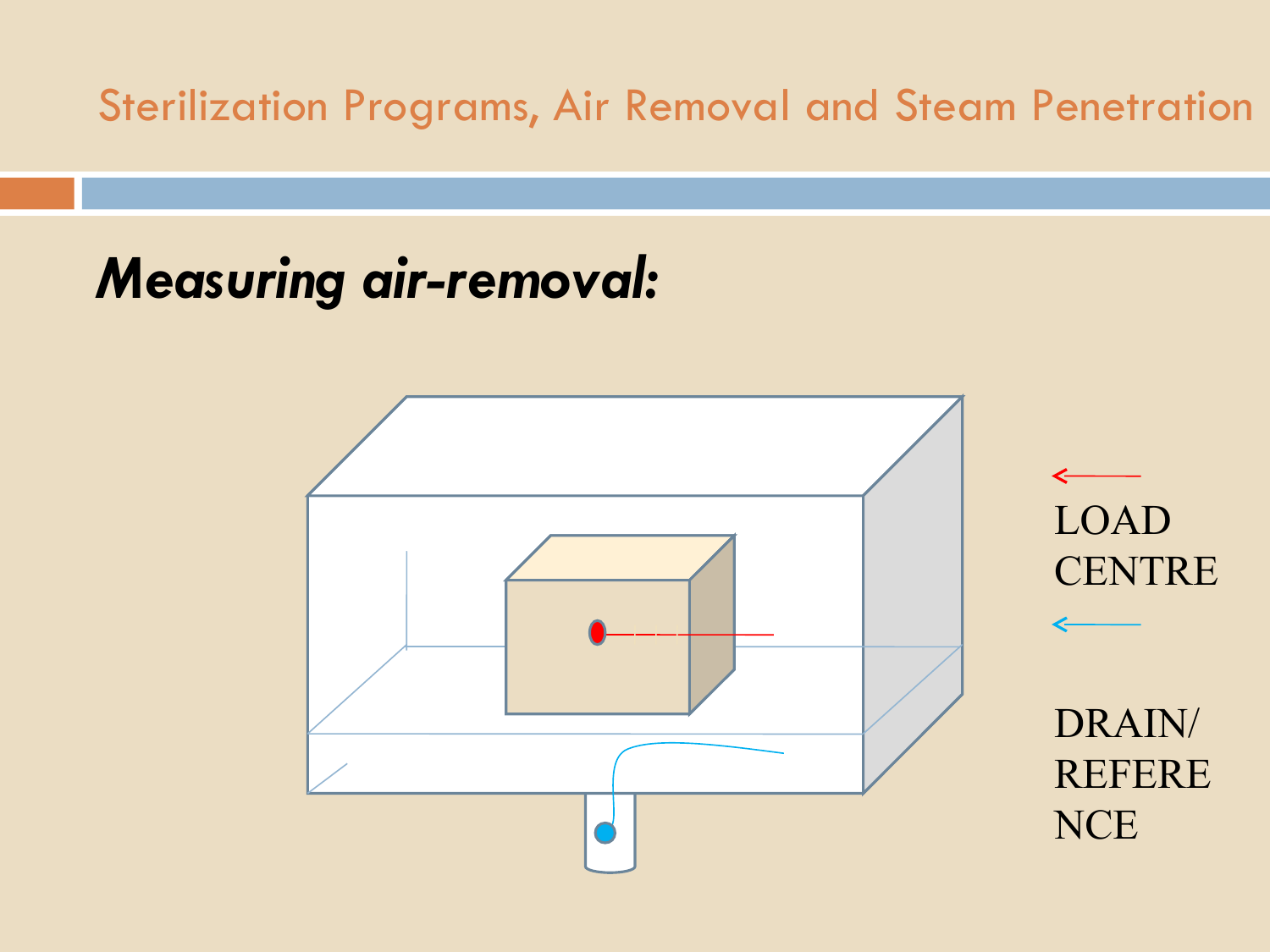

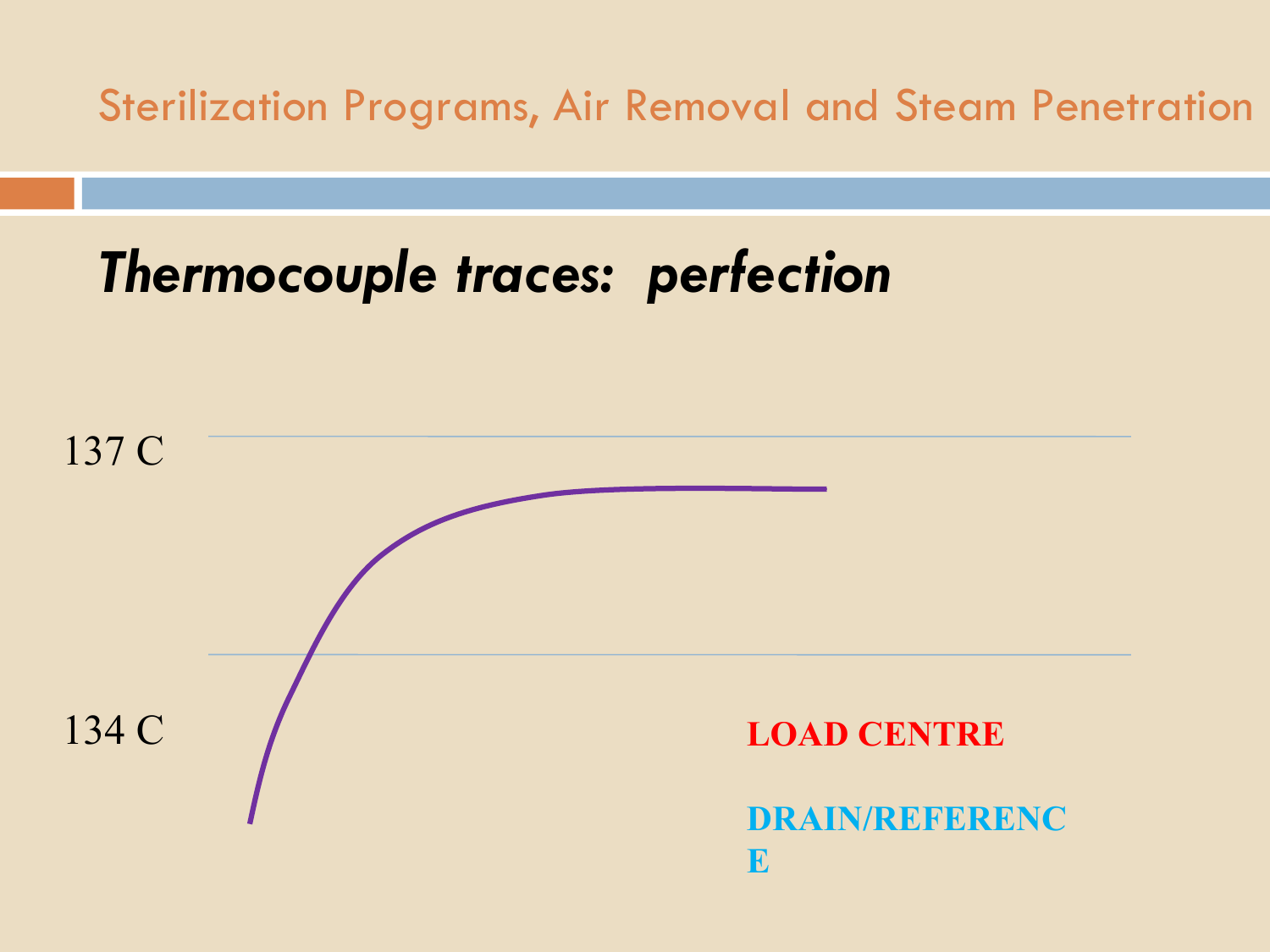

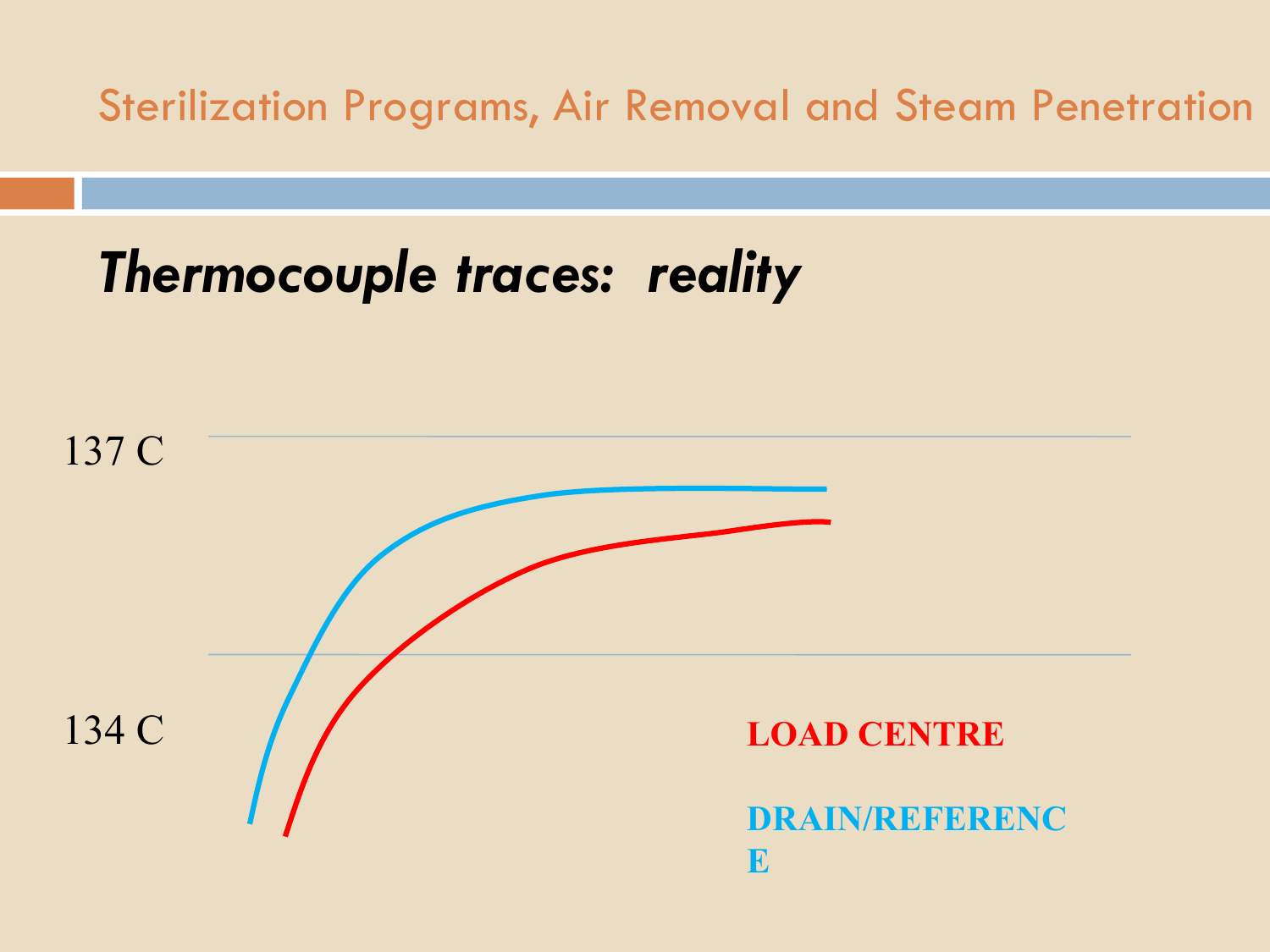#### *Thermocouple traces:*

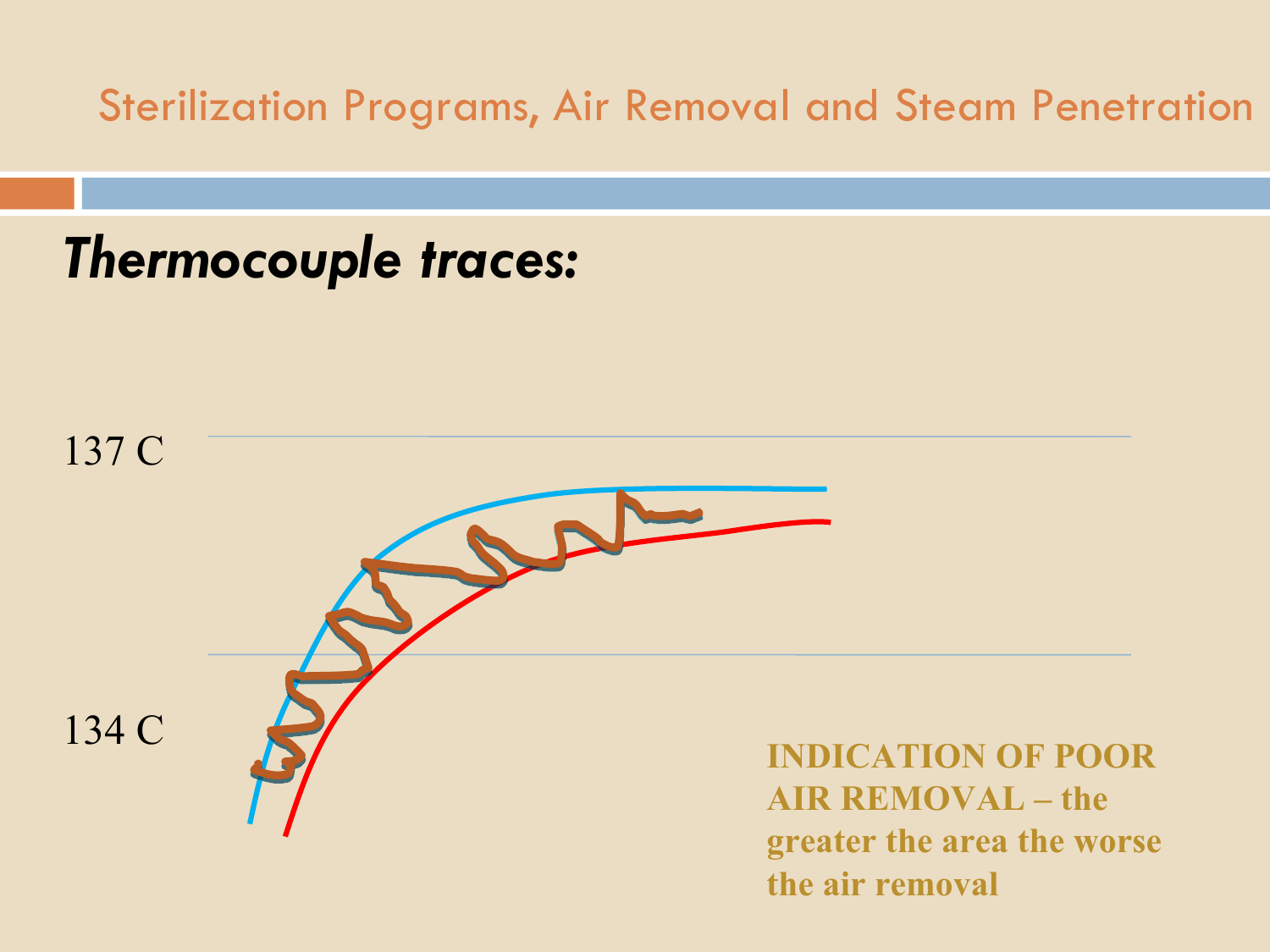

**measurement can be done**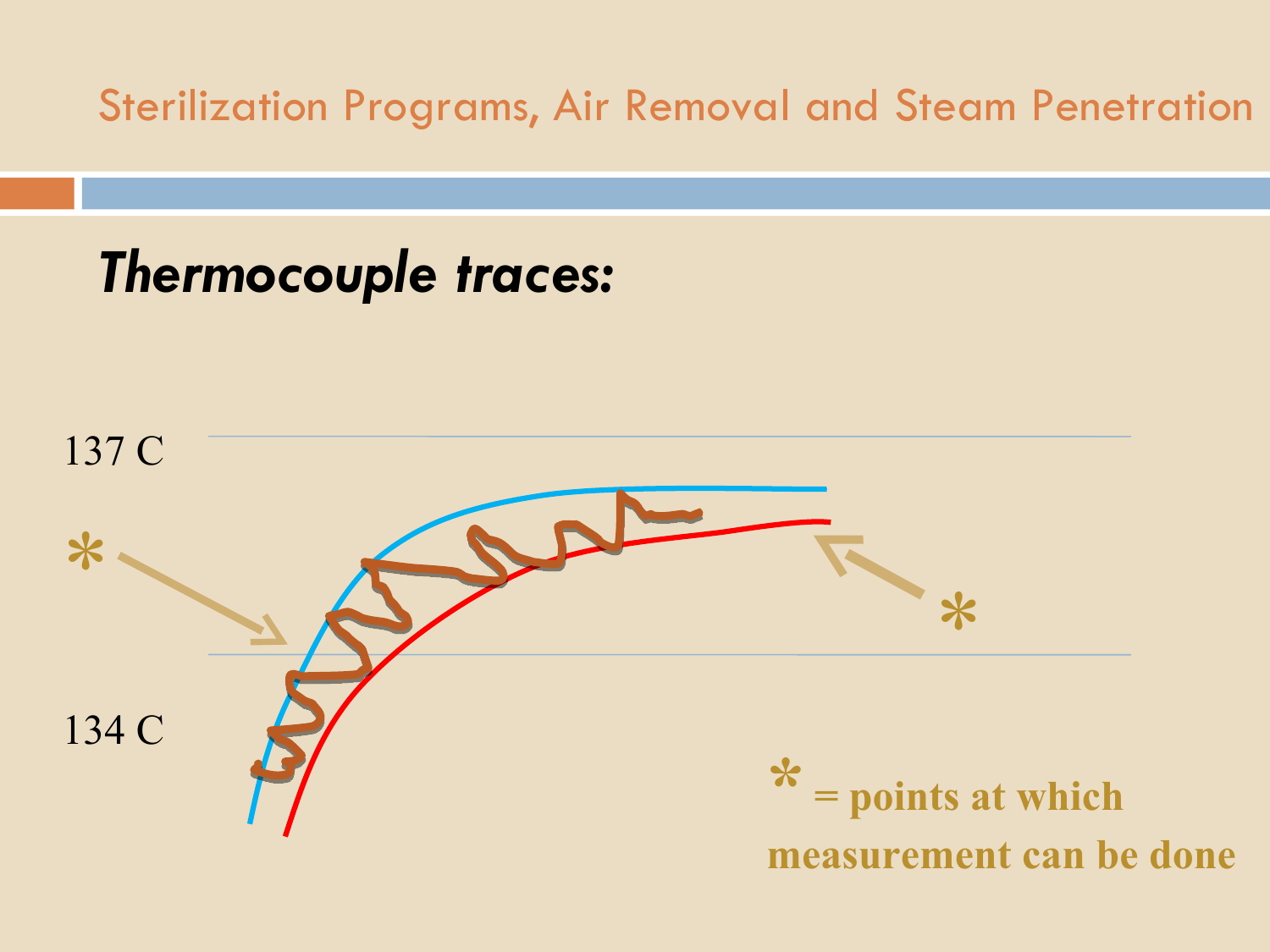## *Quantification of thermocouple traces:*

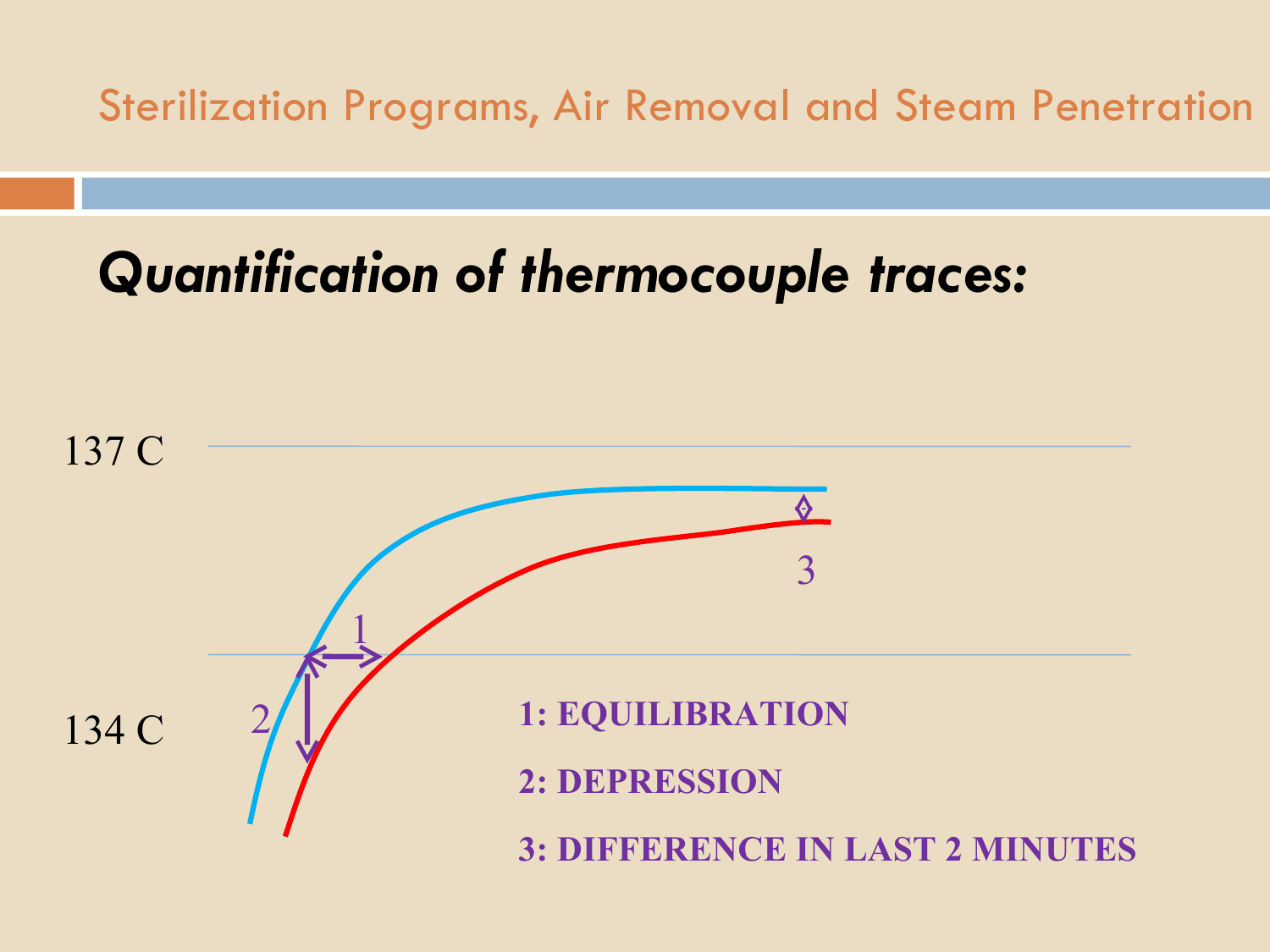## *Quantification of thermocouple traces:*

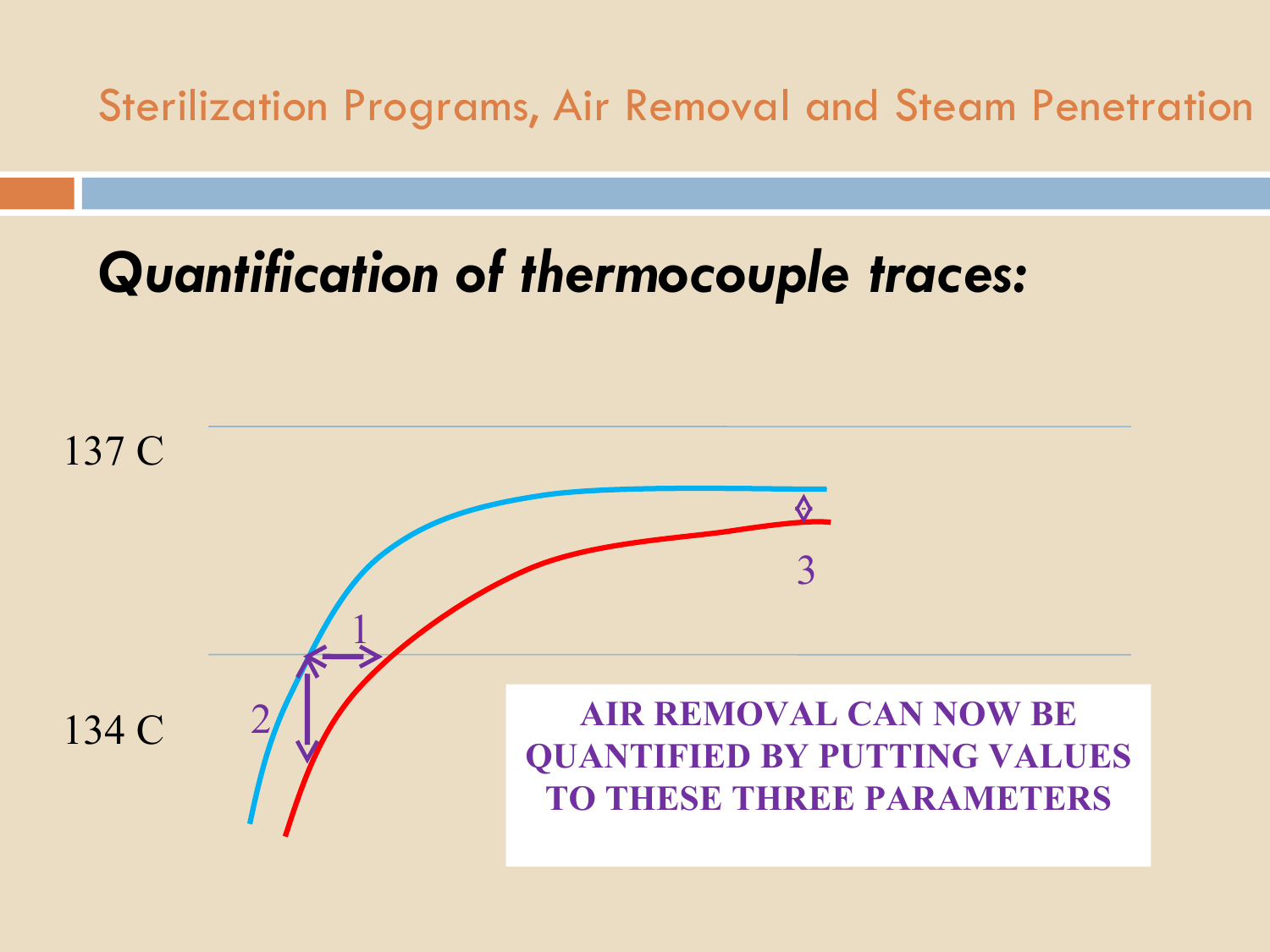## *Comparison of parameter values in the UK:*

| <b>DOCUME</b>   | <b>YEAR</b> |                                                         |                                    |  |
|-----------------|-------------|---------------------------------------------------------|------------------------------------|--|
| NT              |             |                                                         | equilibratio depression difference |  |
|                 |             |                                                         |                                    |  |
| HTM 10          | 1968        |                                                         |                                    |  |
| HTM 10          | 1980        |                                                         |                                    |  |
| <b>HTM 2010</b> | 1994        | 15                                                      | $2*$                               |  |
| $EN$ 285 >>     |             | $1994 \gg_{*} =$ for $\frac{15}{411}$ detectors $2^{*}$ |                                    |  |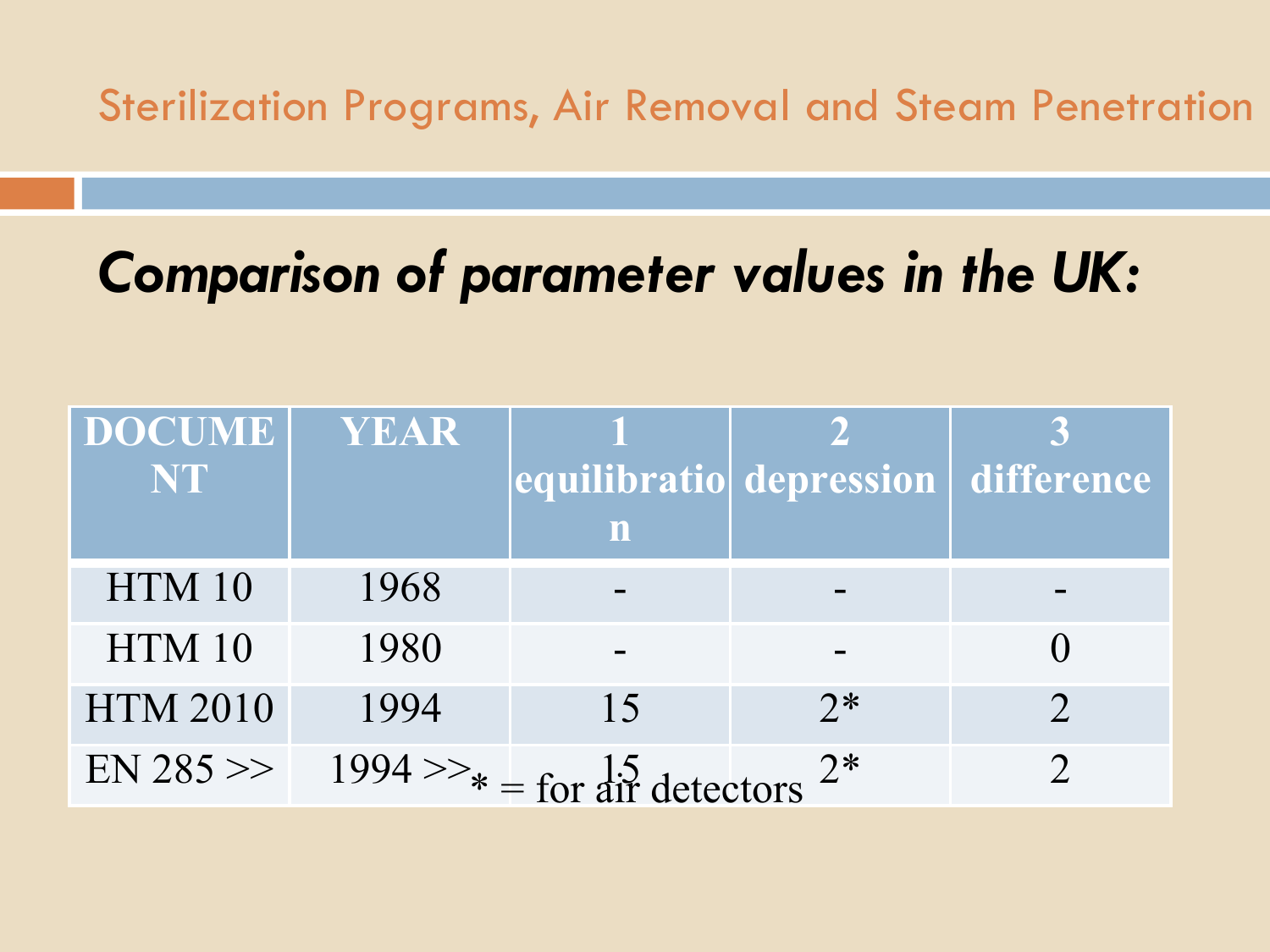## *Air removal monitoring:*

- $\Box$  Internal sensors and timers (control)
- □ Bowie & Dick test (daily test
- □ Process Challenge devices (in-chamber in-cycle when used)
- □ Air detector (external in-cycle every cycle)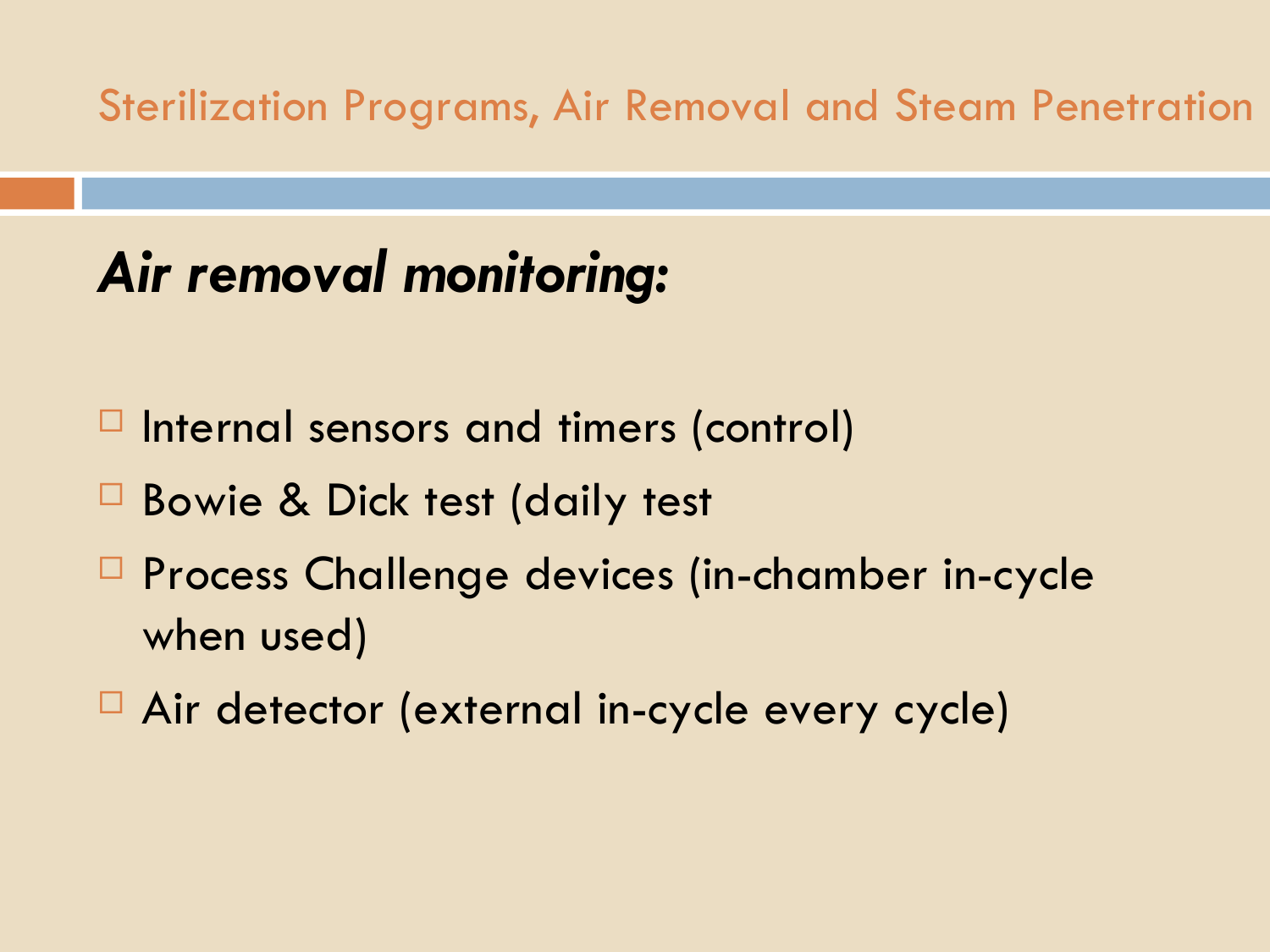## *Bowie & Dick test:*

Initially defined with Standard Test Pack (textile) Later quantified via Standards Parameter definitions used to define failure chemistry

NOTE: parameter values and test pack details may differ in different parts of the World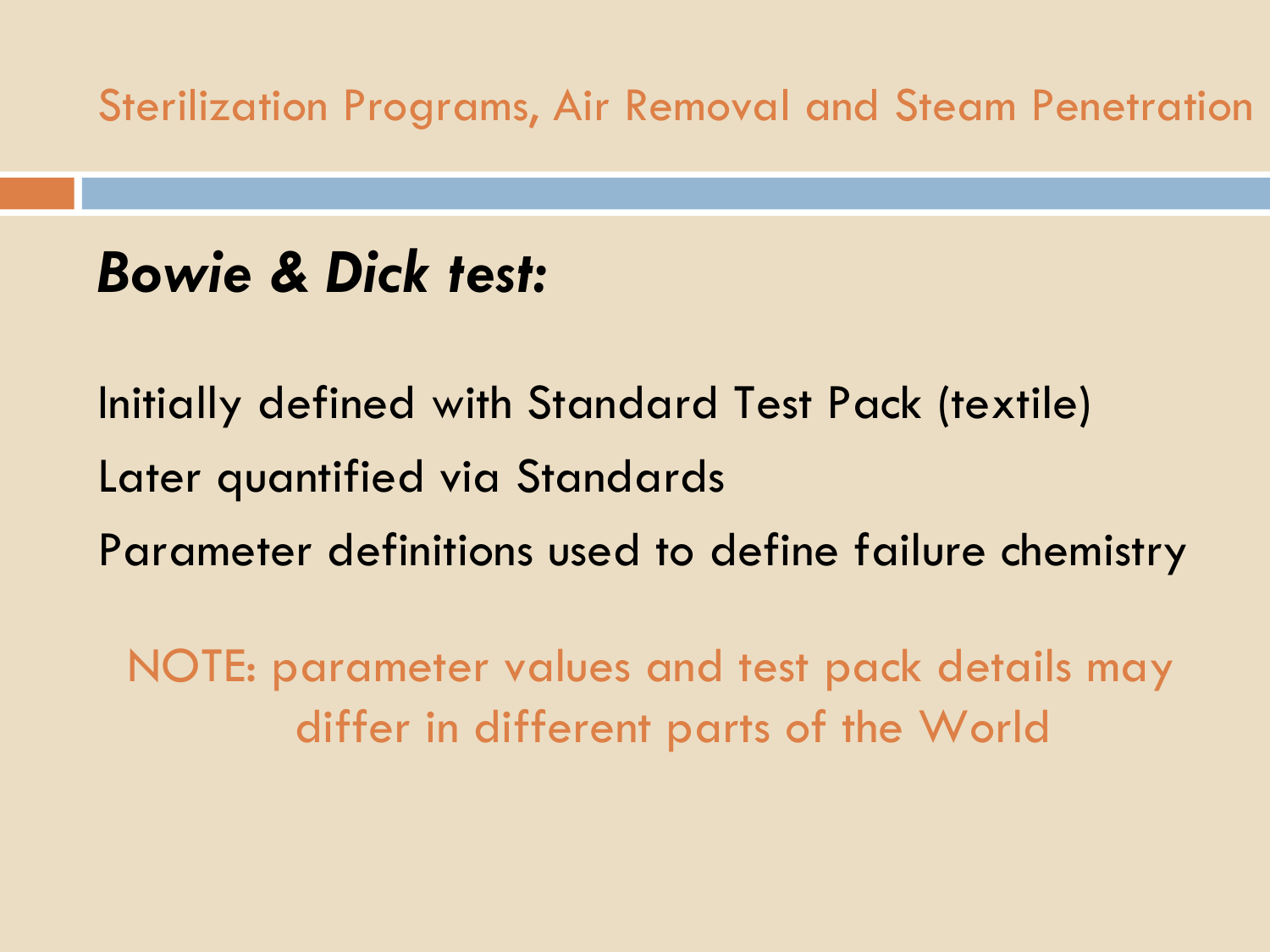## *Air detector:*

- $\Box$  A device to automatically monitor the efficacy of the air-removal process – it can automatically fail the cycle if it measures unacceptable air removal
- $\Box$  It can function each cycle
- $\Box$  It is part of the control system, not an accessory
- $\Box$  It can abort cycles at an early stage of air-removal – ie it can be predictive
- $\Box$  It must be validated and periodically tested with care and skill
- $\Box$  It is extremely accurate and precise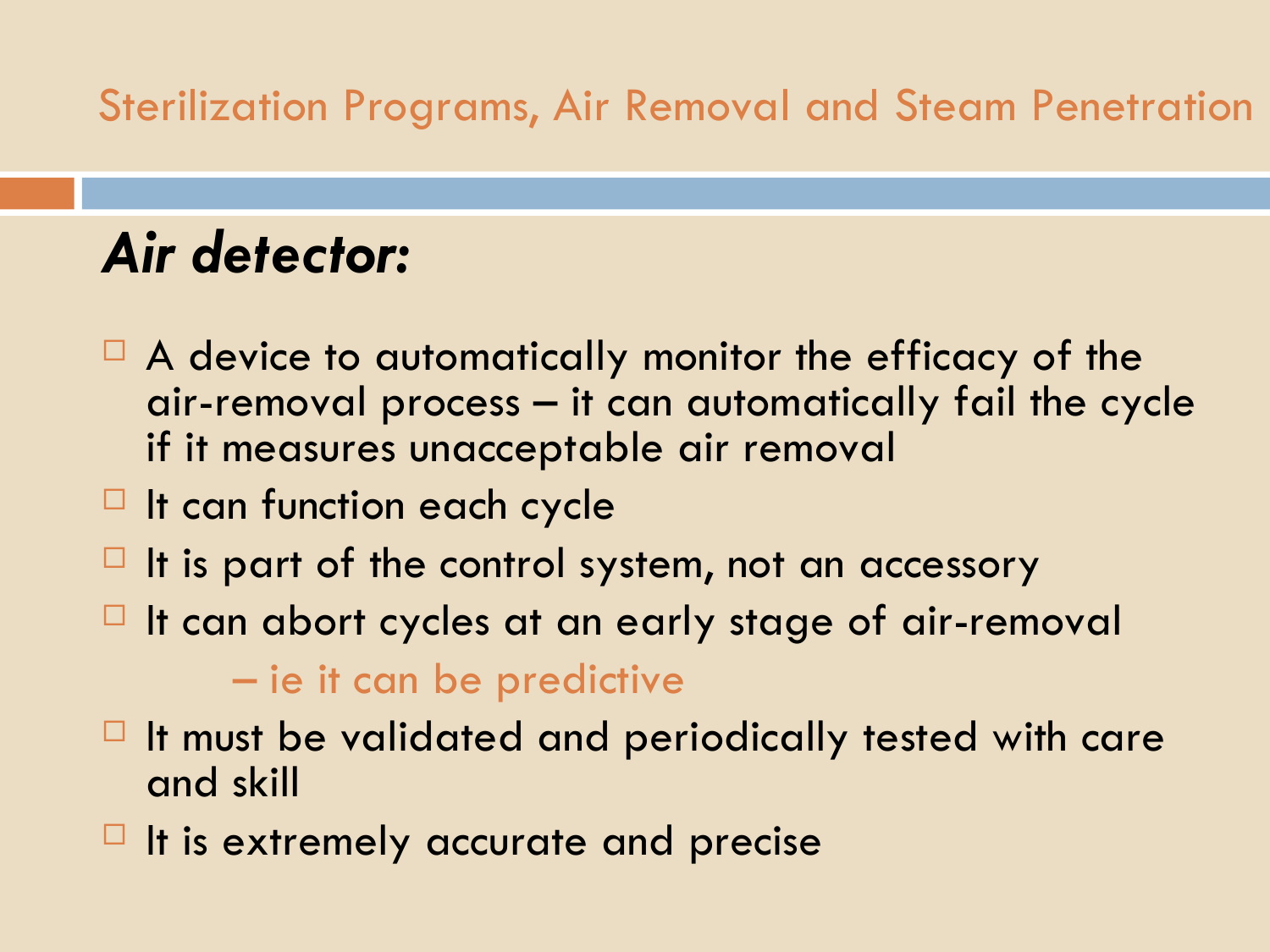#### *Air detector:*

- It works by sealing a sample of chamber contents and, by condensation caused by heat loss, separates residual air
- The amount of air can be measured by either its partial pressure or temperature depression
- It is part of the chamber but external to it to enable the heat loss to occur
- A temperature-operated air detector can be predictive and can be used to monitor hold-time conditions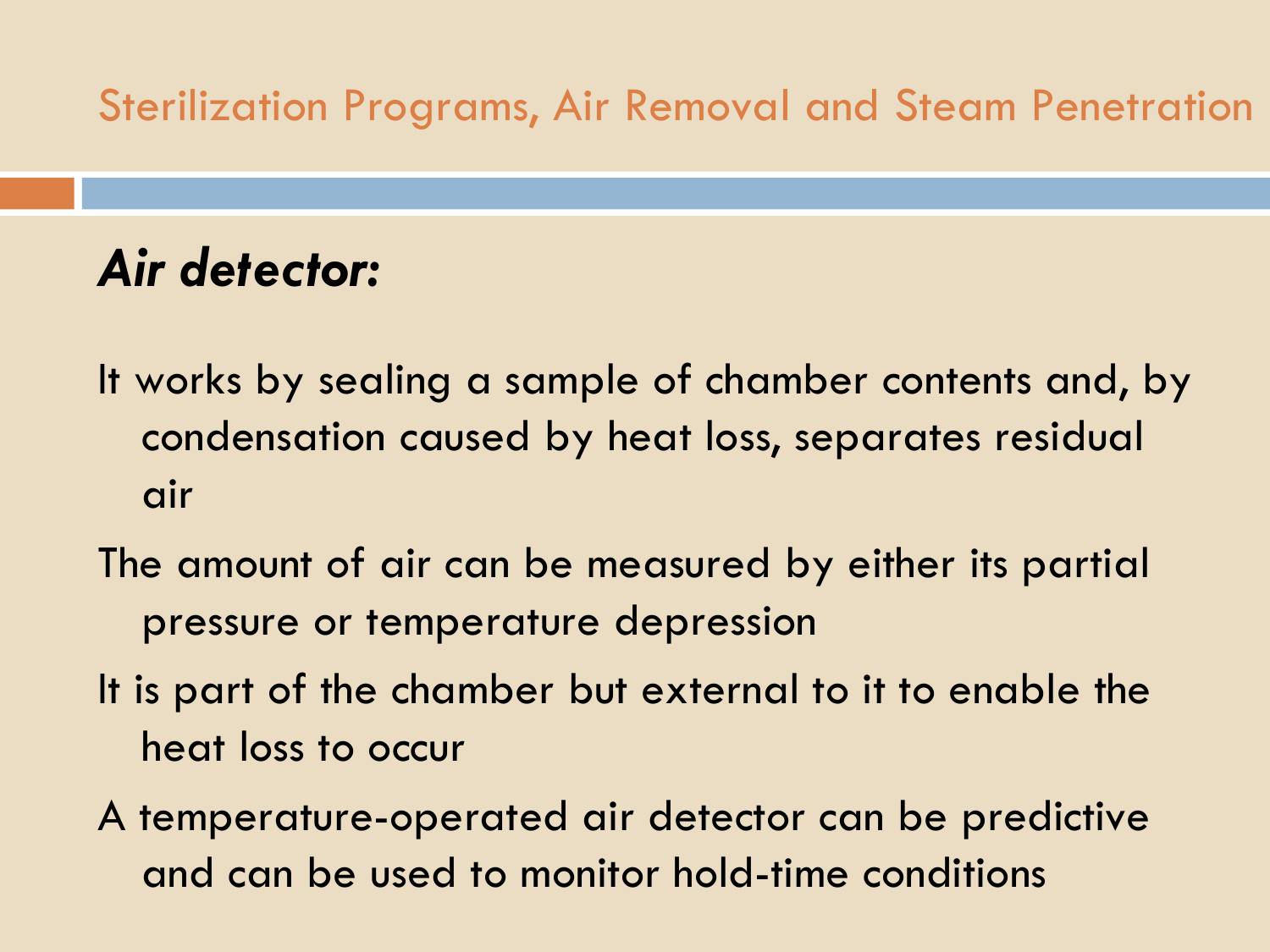## *Important points for air detector:*

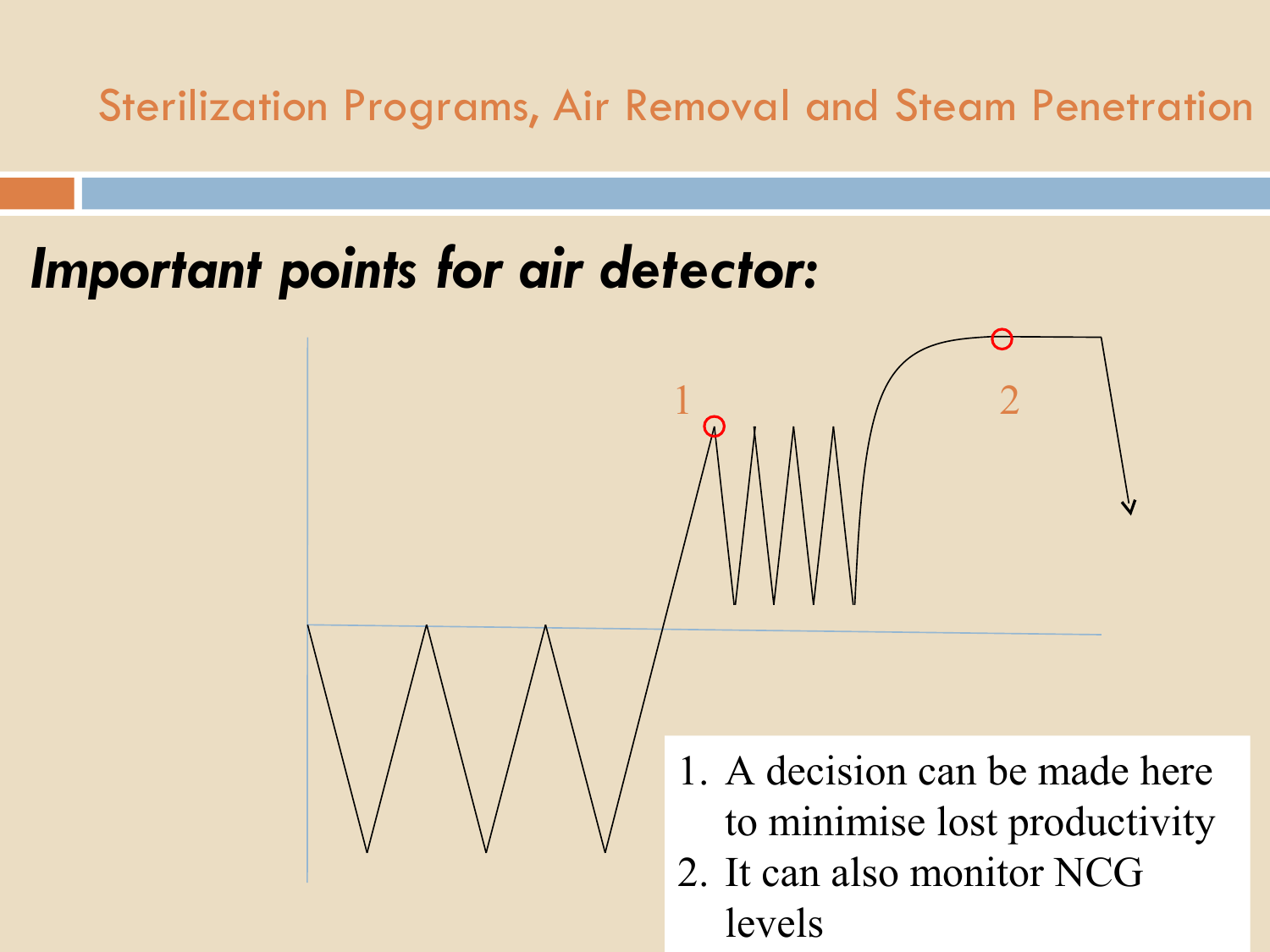### *Summary:*

- Complete air-removal is essential to good sterilization
- Pulsing is the most efficient method of air removal
- A variety of pulsing systems may be used they each have benefits and disadvantages
- $\Box$  Poor air-removal can be shown by thermometric testing
- Thermometric data can be used to quantify air-removal and thus define performance of air-removal monitors
- Bowie & Dick test parameters can be thus defined but may differ from place to place
- An air-detector is an accurate and repeatable method of monitoring every process cycle